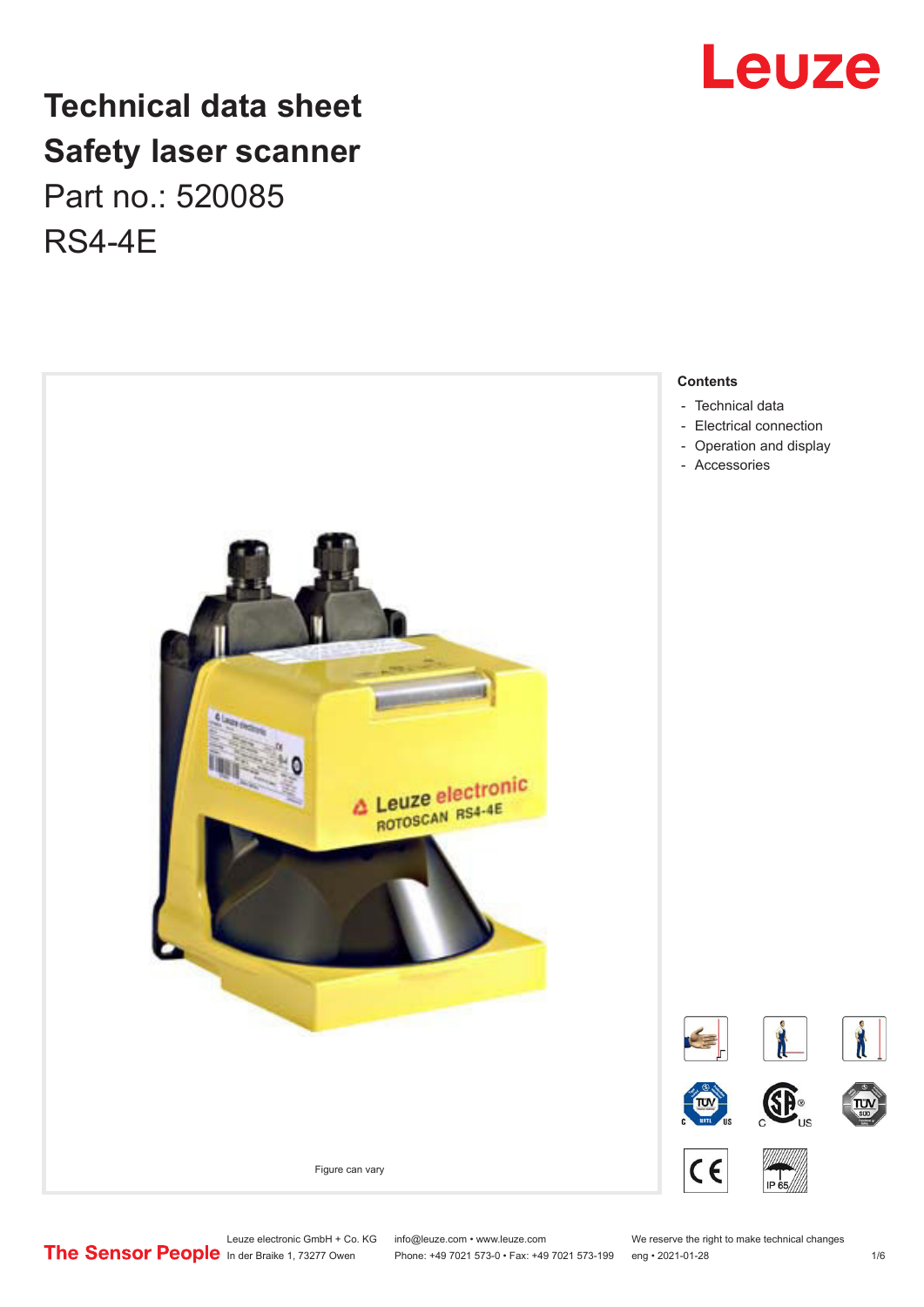## <span id="page-1-0"></span>**Technical data**

#### **Basic data**

| <b>Series</b>           | ROTOSCAN RS4                              |
|-------------------------|-------------------------------------------|
| <b>Functions</b>        |                                           |
| <b>Function package</b> | Extended                                  |
| <b>Functions</b>        | Additional alarm output                   |
|                         | Horizontal danger zone quarding           |
|                         | Monitored field pair changeover           |
|                         | Resolution, selectable                    |
|                         | Start test                                |
|                         | Start/restart interlock (RES), selectable |
|                         | Vertical access quarding                  |
|                         | Vertical point of operation quarding      |
|                         | Warning field monitoring                  |

#### **Characteristic parameters**

| <b>Type</b>            | 3, IEC/EN 61496          |
|------------------------|--------------------------|
| <b>SIL</b>             | 2, IEC 61508             |
| <b>SILCL</b>           | 2, IEC/EN 62061          |
| Performance Level (PL) | d, EN ISO 13849-1        |
| $PFH_{n}$              | 1.5E-07 per hour         |
| Mission time $T_M$     | 20 years, EN ISO 13849-1 |
| Category               | 3, EN ISO 13849          |
|                        |                          |

#### **Protective field data**

| Number of protective fields          | 8 Piece(s)           |
|--------------------------------------|----------------------|
| Scanning angle                       | 190°                 |
| Type, field pair selection           | Via switching inputs |
| <b>Resolution (adjustable)</b>       | 30/40/50/70/150 mm   |
| Minimum adjustable range             | 200 mm               |
| Operating range at 30 mm resolution  | 1.6 <sub>m</sub>     |
| Operating range at 40 mm resolution  | 2.2 m                |
| Operating range at 50 mm resolution  | 2.8 <sub>m</sub>     |
| Operating range at 70 mm resolution  | 4 m                  |
| Operating range at 150 mm resolution | 4 m                  |
| Number of field pairs, reversible    | 8                    |
| Diffuse reflection, min.             | 1.8%                 |
| Reference contour selectable         | Yes                  |
| <b>Operating range</b>               | 04m                  |

#### **Warning field data**

| Number of warning fields  | 8 Piece(s)        |
|---------------------------|-------------------|
| <b>Scanning angle</b>     | 190°              |
| <b>Angular resolution</b> | $0.36$ $^{\circ}$ |
| <b>Operating range</b>    | 015m              |
| Object size               | 150 mm x 150 mm   |
| Diffuse reflection, min.  | 20%               |
|                           |                   |

#### **Optical data**

| Light source                                 | Laser, Infrared                                                       |
|----------------------------------------------|-----------------------------------------------------------------------|
| Laser light wavelength                       | 905 nm                                                                |
| Laser class                                  | 1, IEC/EN 60825-1:2007                                                |
| <b>Transmitted-signal shape</b>              | Pulsed                                                                |
| <b>Pulse duration</b>                        | $0.003$ µs                                                            |
| <b>Pulse pause</b>                           | $40 \mu s$                                                            |
| <b>Repetition frequency</b>                  | 25 kHz                                                                |
| Lateral tolerance with mounting<br>system    | $-0.22$ 0.22 $\degree$ , (relative to the mounting<br>surface)        |
| Lateral tolerance without mounting<br>system | -0.18 $\dots$ 0.18 $^{\circ}$ , (relative to rear wall of<br>housing) |

# Leuze

| Measurement data                                      |                                                                                                                                                             |  |
|-------------------------------------------------------|-------------------------------------------------------------------------------------------------------------------------------------------------------------|--|
| <b>Distance resolution</b>                            | 5 mm                                                                                                                                                        |  |
| <b>Detection range</b>                                | $050$ m                                                                                                                                                     |  |
| Detection angle                                       | 190°                                                                                                                                                        |  |
| <b>Angular resolution</b>                             | $0.36$ $^{\circ}$                                                                                                                                           |  |
| <b>Scanning rate</b>                                  | 25 scans/s                                                                                                                                                  |  |
|                                                       |                                                                                                                                                             |  |
| <b>Electrical data</b>                                |                                                                                                                                                             |  |
| <b>Protective circuit</b>                             | Overvoltage protection                                                                                                                                      |  |
| Performance data                                      |                                                                                                                                                             |  |
| Supply voltage $U_{B}$                                | 24 V, DC, -30  20 %, Supply acc. to<br>IEC 742 with safe mains supply isolation<br>and equalization for power outages of up<br>to 20 ms acc. to EN 61496-1. |  |
| Current consumption, max.                             | 420 mA, (use power supply unit with 2.5<br>A)                                                                                                               |  |
| Power consumption, max.                               | 10 W, For 24 V, plus output load                                                                                                                            |  |
| Fuse                                                  | 1.6 A semi time-lag                                                                                                                                         |  |
|                                                       |                                                                                                                                                             |  |
| Inputs<br>Number of digital switching inputs          | 4 Piece(s)                                                                                                                                                  |  |
|                                                       |                                                                                                                                                             |  |
| Switching inputs                                      |                                                                                                                                                             |  |
| Type                                                  | Digital switching input                                                                                                                                     |  |
| Switching voltage high, min.                          | 16 V                                                                                                                                                        |  |
| Switching voltage low, max.                           | 3 V                                                                                                                                                         |  |
| Switching voltage, typ.                               | 24 V                                                                                                                                                        |  |
| <b>Voltage type</b>                                   | DC                                                                                                                                                          |  |
| Switching current, max.                               | 5 mA                                                                                                                                                        |  |
|                                                       |                                                                                                                                                             |  |
| Outputs                                               |                                                                                                                                                             |  |
| Number of safety-related switching<br>outputs (OSSDs) | 2 Piece(s)                                                                                                                                                  |  |
| Number of digital switching outputs 2 Piece(s)        |                                                                                                                                                             |  |
|                                                       |                                                                                                                                                             |  |
| Safety-related switching outputs                      |                                                                                                                                                             |  |
| Type                                                  | Safety-related switching output OSSD                                                                                                                        |  |
| Switching voltage high, min.                          | 18 V                                                                                                                                                        |  |
| Switching voltage low, max.                           | 2V                                                                                                                                                          |  |
| Switching voltage, typ.                               | 21 V                                                                                                                                                        |  |
| Voltage type                                          | DC                                                                                                                                                          |  |
| Current load, max.                                    | 250 mA                                                                                                                                                      |  |
| Load inductivity<br>Load capacity                     | 1,000,000 µH                                                                                                                                                |  |
|                                                       | $0.1 \mu F$<br>0.5 <sub>m</sub> A                                                                                                                           |  |
| Residual current, max.<br>Residual current, typ.      | $0.005$ mA                                                                                                                                                  |  |
| Voltage drop                                          | 3.2V                                                                                                                                                        |  |
|                                                       |                                                                                                                                                             |  |
| Safety-related switching output 1                     |                                                                                                                                                             |  |
| Assignment                                            | Connection 1, pin 11                                                                                                                                        |  |
| <b>Switching element</b>                              | Transistor, PNP                                                                                                                                             |  |
| Safety-related switching output 2                     |                                                                                                                                                             |  |
| <b>Assignment</b>                                     | Connection 1, pin 12                                                                                                                                        |  |
| <b>Switching element</b>                              | Transistor, PNP                                                                                                                                             |  |
|                                                       |                                                                                                                                                             |  |
|                                                       |                                                                                                                                                             |  |
|                                                       |                                                                                                                                                             |  |

Leuze electronic GmbH + Co. KG info@leuze.com • www.leuze.com We reserve the right to make technical changes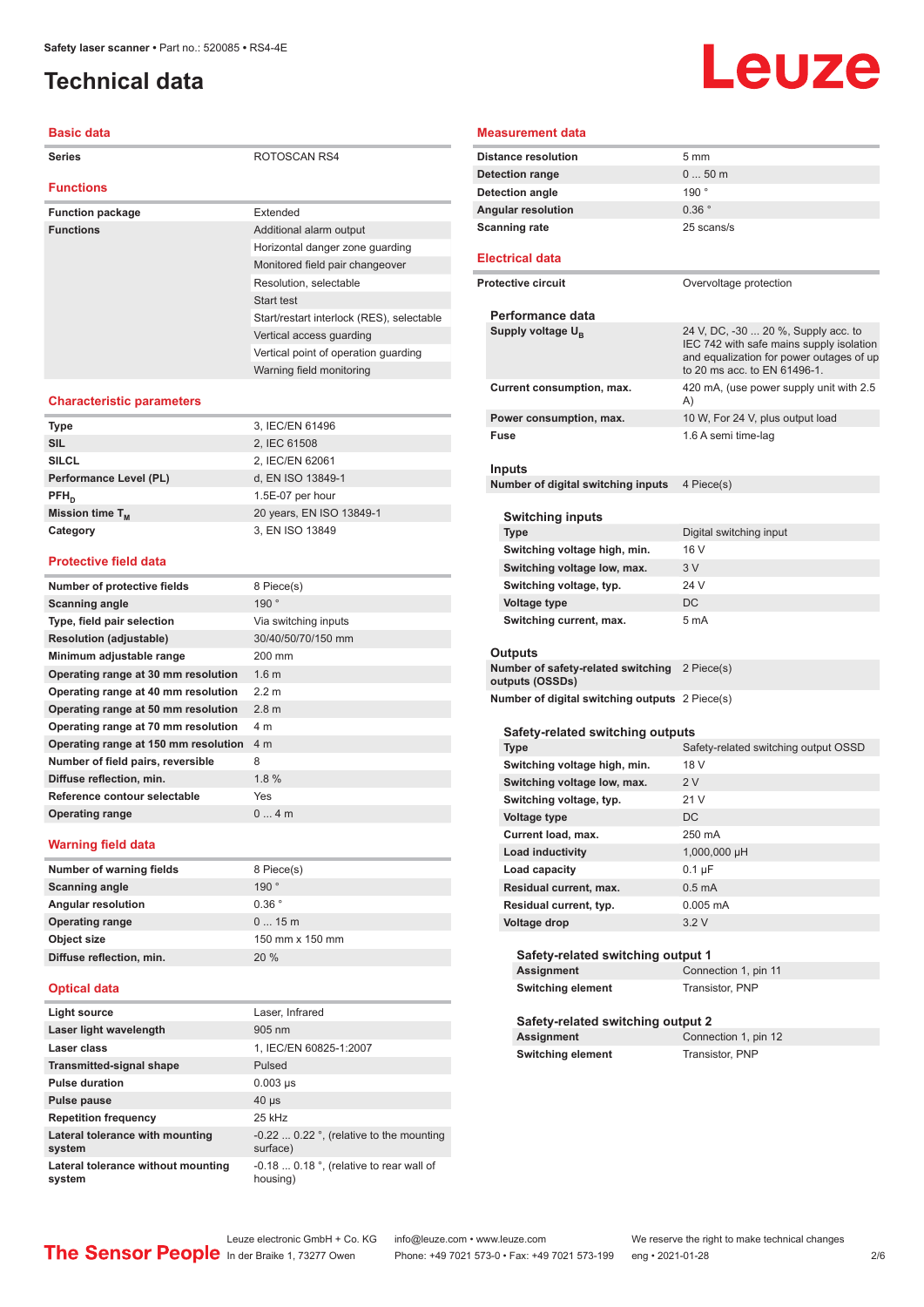## **Technical data**

# Leuze

|      | <b>Switching outputs</b>                     |                                           |
|------|----------------------------------------------|-------------------------------------------|
|      | <b>Type</b>                                  | Digital switching output                  |
|      | Switching voltage high, min.                 | 20 V                                      |
|      | Switching voltage low, max.                  | 2V                                        |
|      | Switching voltage, typ.                      | 21 V                                      |
|      | <b>Voltage type</b>                          | DC.                                       |
|      | Switching current, max.                      | 100 mA                                    |
|      | <b>Timing</b>                                |                                           |
|      | Response time                                | 80 ms                                     |
|      | <b>Response time (MultiScan)</b>             | 80  640 ms                                |
|      | <b>Service interface</b>                     |                                           |
| Type |                                              | RS 232, RS 422                            |
|      |                                              |                                           |
|      | <b>RS 232</b>                                |                                           |
|      | <b>Function</b>                              | Configuration via software                |
|      |                                              | Data transmission                         |
|      |                                              | Service                                   |
|      |                                              |                                           |
|      | <b>RS 422</b>                                |                                           |
|      | <b>Function</b>                              | Configuration via software                |
|      |                                              | Data transmission                         |
|      |                                              | Service                                   |
|      | <b>Connection</b>                            |                                           |
|      | <b>Number of connections</b>                 | 2 Piece(s)                                |
|      | <b>Connection 1</b>                          |                                           |
|      | <b>Function</b>                              | Machine interface                         |
|      | <b>Type of connection</b>                    | Sub-D                                     |
|      | No. of pins                                  | $15$ -pin                                 |
|      |                                              |                                           |
|      | <b>Connection 2</b><br><b>Function</b>       |                                           |
|      |                                              | Configuration interface<br>Data interface |
|      |                                              |                                           |
|      |                                              | Service interface<br>Sub-D                |
|      | <b>Type of connection</b>                    |                                           |
|      | No. of pins                                  | 9-pin                                     |
|      | <b>Cable properties</b>                      |                                           |
|      | Permissible conductor cross<br>section, typ. | $0.5$ mm <sup>2</sup>                     |
|      | Length of connection cable, max.             | 50 m                                      |
|      | <b>Mechanical data</b>                       |                                           |
|      | Dimension (W x H x L)                        | 140 mm x 148 mm x 135 mm                  |
|      | <b>Housing material</b>                      | Metal                                     |
|      | <b>Metal housing</b>                         | Aluminum                                  |
|      | Lens cover material                          | Plastic / PMMA, scratch-resistant         |
|      |                                              | coating                                   |
|      | Net weight                                   | 2,000 g                                   |

| Type of display                                                    | LED                     |
|--------------------------------------------------------------------|-------------------------|
| <b>Number of LEDs</b>                                              | 5 Piece(s)              |
| Type of configuration                                              | Software                |
| <b>Operational controls</b>                                        | PC software             |
| <b>Environmental data</b>                                          |                         |
| Ambient temperature, operation                                     | 050 °C                  |
| Ambient temperature, storage                                       | $-2060 °C$              |
| <b>Certifications</b>                                              |                         |
| Degree of protection                                               | IP 65                   |
| <b>Protection class</b>                                            | $\mathbf{H}$            |
| <b>Certifications</b>                                              | c CSA US                |
|                                                                    | c TÜV NRTL US           |
|                                                                    | <b>TÜV Süd</b>          |
| Test procedure for EMC in accordance EN 55022<br>with standard     |                         |
|                                                                    | EN 61000-6-2:2005       |
|                                                                    | EN 61000-6-4:2001       |
| Test procedure for oscillation in<br>accordance with standard      | EN 60068-2-6            |
| Test procedure for continuous shock<br>in accordance with standard | IEC 60068-2-29, test Eb |
| <b>US patents</b>                                                  | US 7,656,917 B          |
|                                                                    | US 7,696,468 B          |
|                                                                    |                         |
| <b>Classification</b>                                              |                         |
| <b>Customs tariff number</b>                                       | 85365019                |
| eCl@ss 5.1.4                                                       | 27272705                |
| eC <sub>1</sub> @ss 8.0                                            | 27272705                |
| eCl@ss 9.0                                                         | 27272705                |
| 0.0000000                                                          | 27272705                |

**Operation and display**

| $eu(x)$ ss 3.0  | <i>LILILI</i> U <sub>3</sub> |
|-----------------|------------------------------|
| eCl@ss 10.0     | 27272705                     |
| eCl@ss 11.0     | 27272705                     |
| <b>ETIM 5.0</b> | EC002550                     |
| <b>ETIM 6.0</b> | EC002550                     |
| <b>ETIM 7.0</b> | EC002550                     |

| Dimension (W x H x L)    | 140 mm x 148 mm x 135 mm                     |
|--------------------------|----------------------------------------------|
| <b>Housing material</b>  | Metal                                        |
| <b>Metal housing</b>     | Aluminum                                     |
| Lens cover material      | Plastic / PMMA, scratch-resistant<br>coating |
| Net weight               | 2,000q                                       |
| <b>Housing color</b>     | <b>Black</b>                                 |
|                          | Yellow, RAL 1021                             |
| <b>Type of fastening</b> | Mounting plate                               |
|                          | Through-hole mounting                        |

Leuze electronic GmbH + Co. KG info@leuze.com • www.leuze.com We reserve the right to make technical changes ln der Braike 1, 73277 Owen Phone: +49 7021 573-0 • Fax: +49 7021 573-199 eng • 2021-01-28 3/6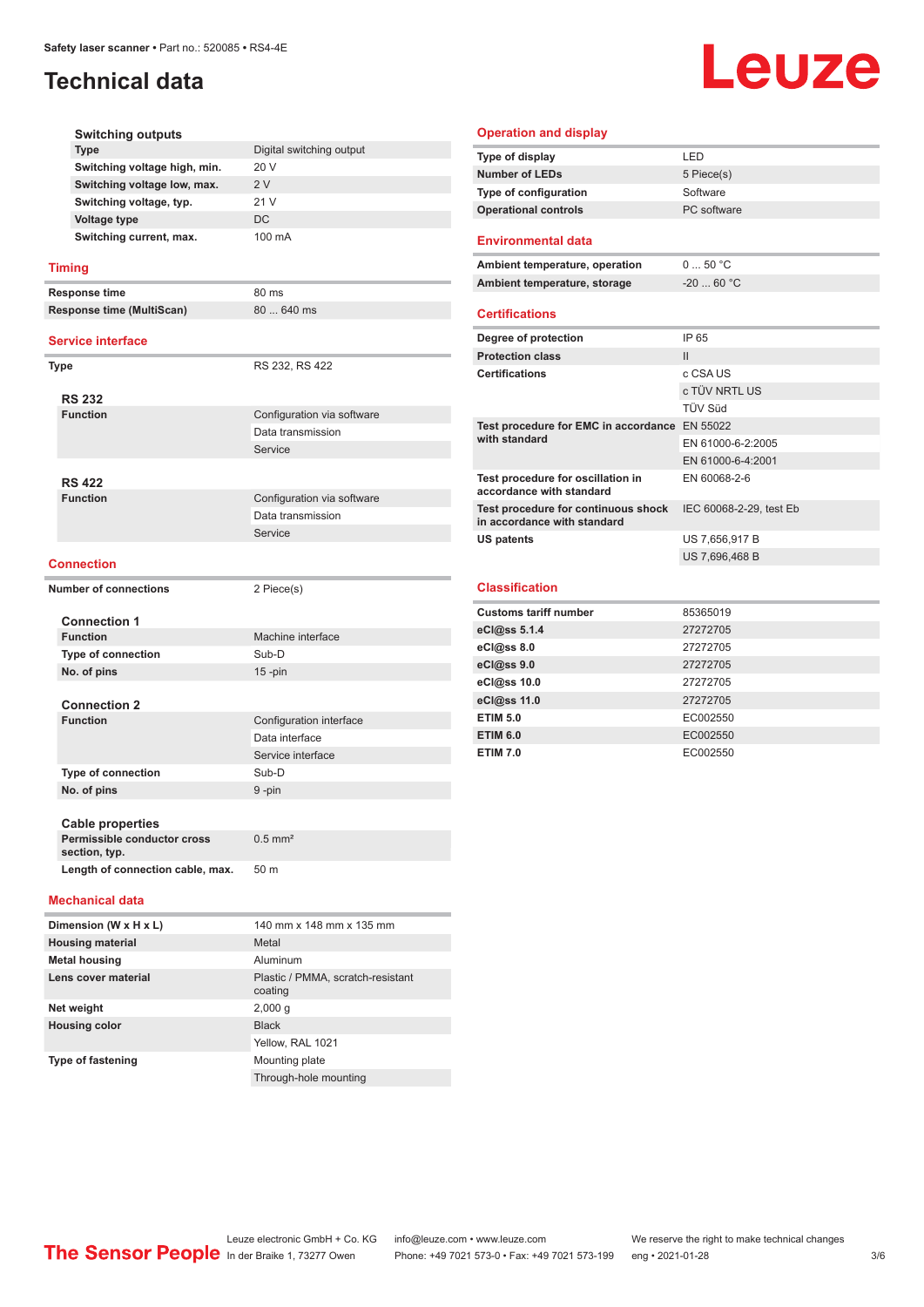## <span id="page-3-0"></span>**Electrical connection**

## Leuze

#### **Connection 1**

| <b>Function</b>    | Machine interface |
|--------------------|-------------------|
| Type of connection | Sub-D             |
| Type               | Male              |
| No. of pins        | $15$ -pin         |

### **Pin Pin assignment**

| 1              | GND                |
|----------------|--------------------|
| $\overline{2}$ | Restart            |
| 3              | $+24V$             |
| $\overline{4}$ | FP <sub>1</sub>    |
| 5              | Alarm 1            |
| $6\phantom{1}$ | FP <sub>2</sub>    |
| $\overline{7}$ | FP <sub>3</sub>    |
| 8              | FP4                |
| 9              | n.c.               |
| 10             | n.c.               |
| 11             | OSSD1              |
| 12             | OSSD <sub>2</sub>  |
| 13             | n.c.               |
| 14             | n.c.               |
| 15             | Alarm <sub>2</sub> |

#### **Connection 2**

| <b>Function</b>               | Configuration interface<br>Data interface<br>Service interface |
|-------------------------------|----------------------------------------------------------------|
| <b>Type of connection</b>     | Sub-D                                                          |
| <b>Selection of interface</b> | Bridge, pin 5 to pin 6                                         |
| <b>Type</b>                   | Female                                                         |
| No. of pins                   | 9-pin                                                          |

## **Pin Pin assignment**

|                | Reserved          |
|----------------|-------------------|
| $\overline{2}$ | <b>TXD</b>        |
| 3              | <b>RxD</b>        |
| $\overline{4}$ | Reserved          |
| 5              | <b>RS 232 GND</b> |
| 6              | <b>RS 232</b>     |
| 7              | n.c.              |
| 8              | n.c.              |
| 9              | Reserved          |

## **Operation and display**

| <b>LED</b>     | <b>Display</b>           | <b>Meaning</b>                                                               |
|----------------|--------------------------|------------------------------------------------------------------------------|
| 1              | Green, continuous light  | Sensor function is active, the active protected field is free.               |
|                | Green, flashing, 2 Hz    | Error in the field pair control inputs.                                      |
|                | Green, flashing, 4 Hz    | MotionMonitoring has detected an error.                                      |
| $\overline{2}$ | Yellow, continuous light | Active warning field is occupied.                                            |
|                | Yellow, flashing, 2 Hz   | Front cover is soiled.                                                       |
|                | Yellow, flashing, 4 Hz   | Configuration of the ConfigPlug is not compatible with the safety<br>sensor. |
| 3              | Red, continuous light    | Safety-related switching outputs (OSSD 1 and 2) are switched off.            |
| $\overline{4}$ | Green, continuous light  | Safety-related switching outputs (OSSD 1 and 2) are switched on.             |
| 5              | Yellow, continuous light | Start/restart interlock locked.                                              |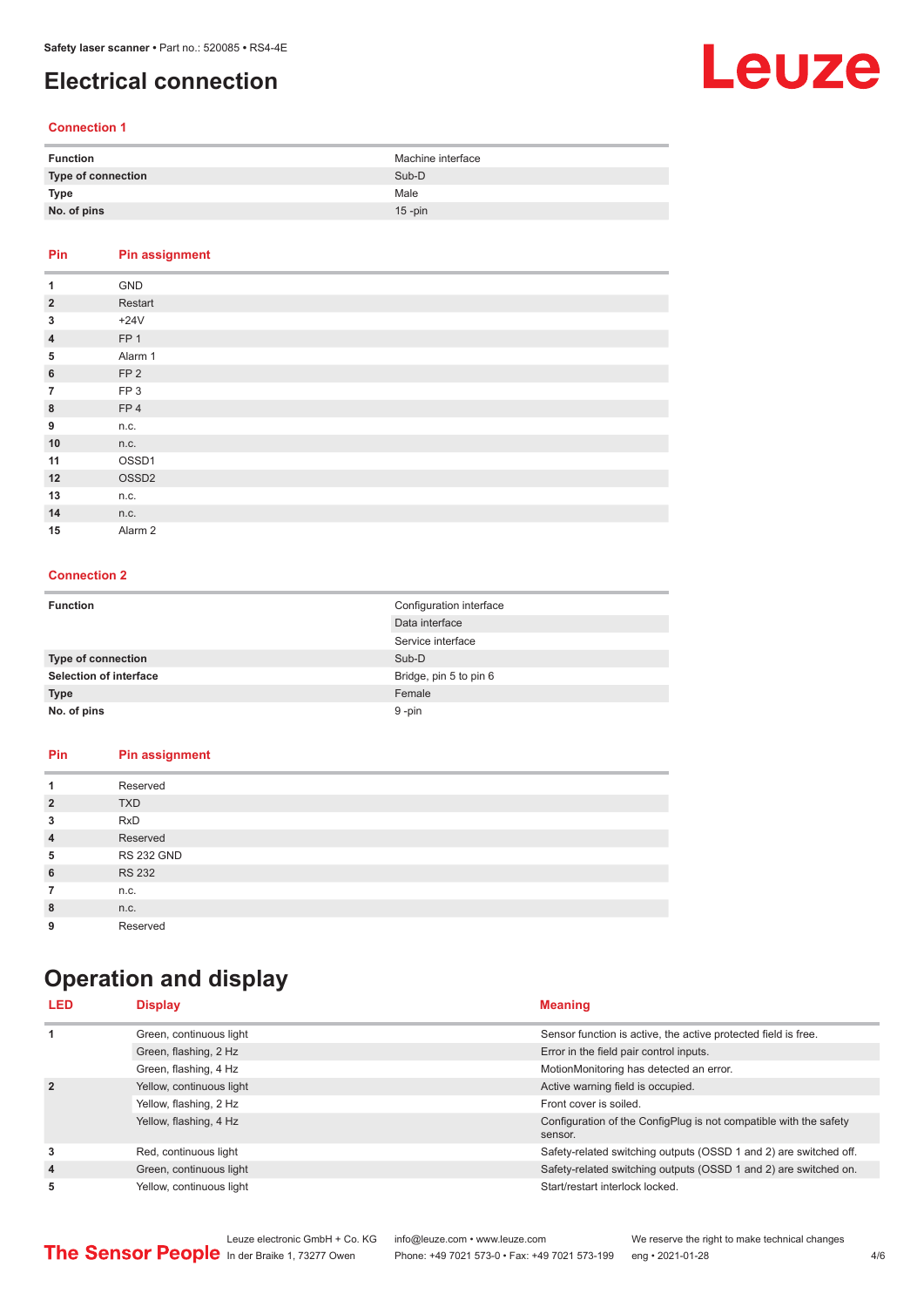## <span id="page-4-0"></span>**Operation and display**

| <b>LED</b> | <b>Display</b>         | <b>Meaning</b>         |
|------------|------------------------|------------------------|
|            | Yellow, flashing, 2 Hz | Front cover is soiled. |
|            | Yellow, flashing, 4 Hz | Fault                  |

## **Accessories**

### Connection technology - Connection cables

|   | Part no. | <b>Designation</b>      | <b>Article</b>   | <b>Description</b>                                                                                                                                                   |
|---|----------|-------------------------|------------------|----------------------------------------------------------------------------------------------------------------------------------------------------------------------|
| â | 548521   | CB-D15E-10000S-<br>11GF | Connection cable | Parameter memory: Yes<br>Connection 1: Sub-D, Axial, Female, 15-pin<br>Connection 2: Open end<br>Shielded: Yes<br>Cable length: 10,000 mm<br>Sheathing material: PUR |

## Connection technology - Interconnection cables

|                       | Part no. | <b>Designation</b> | <b>Article</b>        | <b>Description</b>                                                                                                              |
|-----------------------|----------|--------------------|-----------------------|---------------------------------------------------------------------------------------------------------------------------------|
| $\phi$ ( $7777$<br>íπ | 50035865 | CB-D9-5000-5GF/GM  | Interconnection cable | Connection 1: Sub-D, Axial, Female, 9-pin<br>Connection 2: Sub-D, Axial, Male, 9-pin<br>Shielded: Yes<br>Cable length: 5,000 mm |

## Mounting technology - Other

| Part no. | <b>Designation</b> | <b>Article</b>  | <b>Description</b>                                                                                                                                                                                                                                                                                                     |
|----------|--------------------|-----------------|------------------------------------------------------------------------------------------------------------------------------------------------------------------------------------------------------------------------------------------------------------------------------------------------------------------------|
| 50033346 | RS4-MS             | Mounting system | Dimensions: 192 mm x 57 mm x 156 mm<br>Net weight: 700 g<br>Housing color: Black<br>Design of mounting device: Mounting system<br>Type of fastening, at system: Through-hole mounting<br>Type of fastening, at device: Screw type<br>Type of mounting device: Swiveling, Adjustable<br>Mounting device material: Metal |

## **Services**

| Part no. | <b>Designation</b> | <b>Article</b>                                  | <b>Description</b>                                                                                                                                                                                                                                                                                                                                                                                                                                                                                      |
|----------|--------------------|-------------------------------------------------|---------------------------------------------------------------------------------------------------------------------------------------------------------------------------------------------------------------------------------------------------------------------------------------------------------------------------------------------------------------------------------------------------------------------------------------------------------------------------------------------------------|
| S981051  | CS40-I-141         | Safety inspection<br>"Safety laser<br>scanners" | Details: Checking of a safety laser scanner application in accordance with<br>current standards and guidelines. Inclusion of the device and machine data in<br>a database, production of a test log per application.<br>Conditions: It must be possible to stop the machine, support provided by<br>customer's employees and access to the machine for Leuze employees must<br>be ensured.<br>Restrictions: Travel costs and accommodation expenses charged separately<br>and according to expenditure. |
| S981047  | CS40-S-141         | Start-up support                                | Details: For safety devices including stopping time measurement and initial<br>inspection.<br>Conditions: Devices and connection cables are already mounted, price not<br>including travel costs and, if applicable, accommodation expenses.<br>Restrictions: Max. 3 h., no mechanical (mounting) and electrical (wiring) work<br>performed, no changes (attachments, wiring, programming) to third-party<br>components in the nearby environment.                                                      |

Leuze